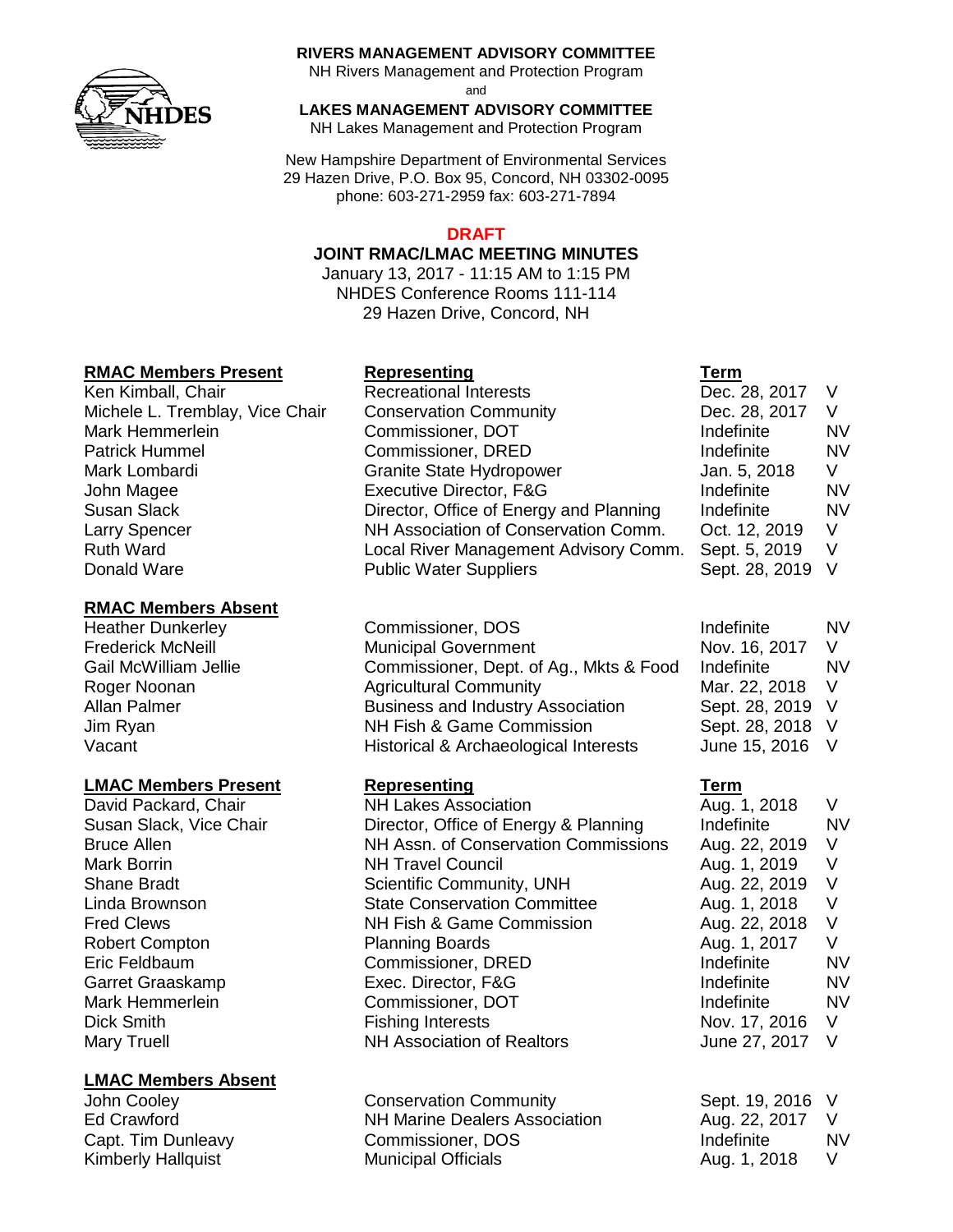| Joint NH RMAC/LMAC DRAFT Meeting Minutes - January 13, 2017 |  | Page 2 |
|-------------------------------------------------------------|--|--------|
|-------------------------------------------------------------|--|--------|

| Frank Lemay              | NH Business and Industry Assn.                      | July 8, 2019 |     |
|--------------------------|-----------------------------------------------------|--------------|-----|
| Bob Wolff/David Rousseau | Commissioner, Dept. of Agr., Mkts & Food Indefinite |              | NV. |

#### **NHDES Staff Present**

Kathryn Black **Rivers and Lakes Programs Assistant** 

**Guests**

Ted Diers (on phone) Watershed Management Bureau Melissa Doperalski Watershed Management Bureau Wayne Ives **Instream Flow Program** Steve Landry **National Steve Landry** Watershed Assistance Tracie Sales **Rivers** and Lakes Programs Manager

Larry Sunderland Former LMAC Member

### **Meeting Was Called to Order**

RMAC Chair Ken Kimball opened the meeting at 11:15 AM.

## **I. Introductions/Announcements**

1) Introductions

RMAC Chair Kimball asked everyone to introduce themselves. Tracie welcomed new member Mark Borrin, representing the tourism industry on the LMAC, and Kathy Black, the new Rivers and Lakes Programs Assistant.

## 2) Budget, NHDES Leadership, and Watershed Restructuring Update

Ted Diers noted that we are awaiting the appointment of a new Commissioner, until then Assistant Commissioner Clark Freise will serve as the acting Commissioner. Sarah Yuhas Kirn of the Oil Remediation and Compliance Bureau is acting as the Assistant Commissioner.

Relative to the General Funded Rivers and Lakes Programs, the Governor asked NHDES to submit a base budget for FY2018 and FY2019 level with FY2017, and then to prioritize the 2018/19 proposed budget increases. The new staff planned for the Instream Flow Program is a high priority increase. There is no indication of drastic cuts. On the federal side, future funding is unknown. The Watershed Management Bureau is 90% federally funded so it is not known if there will be any changes as a result of the new presidential administration.

The Watershed Management Bureau is reorganizing from seven sections to four, bringing the Rivers and Lakes Programs as a subsection under the Watershed Assistance Section (WAS). WAS works on non-point source pollution, dam removals, and habitat restoration, and is led by Steve Landry.

### **II. Status of New Hampshire's Current Drought**

Brandon Kernen from the Drinking Water and Groundwater Bureau talked about the impact of the drought as well as resources for tracking it, including NHDES' [Drought Management](http://www.des.nh.gov/organization/divisions/water/dam/drought/index.htm) webpage, which provides water conservation information, drought guidance, and well replacement loan information. Current legislation, HB 173, proposes to apply drought restrictions to all discretionary water uses, with the idea of restricting watering of all lawns, not just residential lawns. The economic impacts of the drought are being tracked with a Drought Impact Reporting Application. In October, NH's rivers were at historic low flows and the Exeter and Spicket Rivers stopped flowing. Fire danger was also elevated in 2016 with the total number of acres burned more than twice that of 2015. Currently, the [US Drought Monitor](http://droughtmonitor.unl.edu/Home.aspx) lists southeast NH's drought as severe which is a slight improvement. In 2016, water restrictions and bans were used by 180 towns and water systems. On September 16<sup>th</sup> the Governor hosted a state-wide conference call with municipal officials, health officers, and emergency response officials to review the status of the drought and steps to take to deal with the drought. The Legislature was briefed on the status of the drought in October.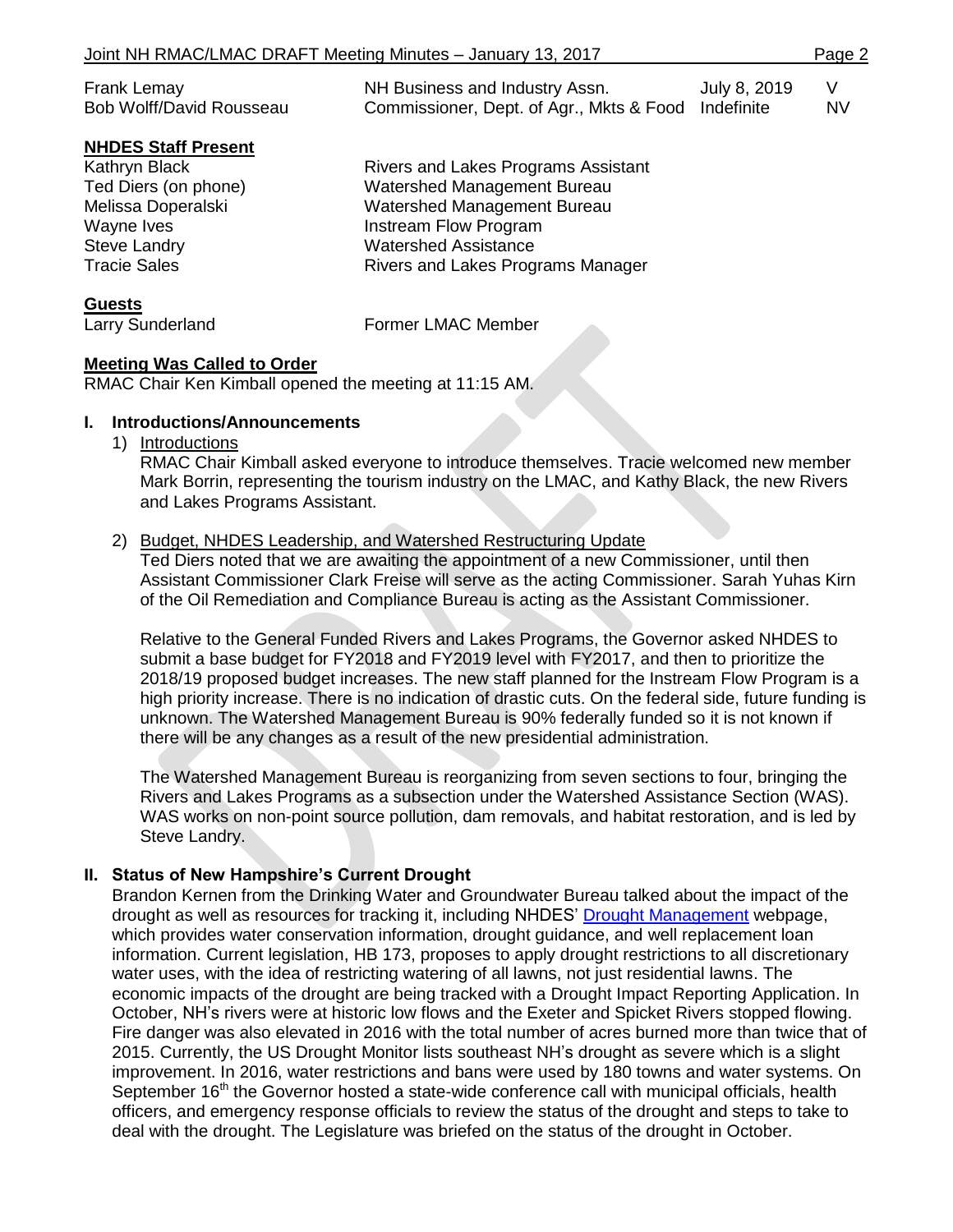### **III. NHDES Rules Update**

#### 1) RMPP Rules - Env-Wq 1800

The Rivers Program rules public hearing is January  $13<sup>th</sup>$  at 3:30. The rules govern the nomination of a river into the program, and revisions incorporate changes made to RSA 483 and replace the point system with heavier emphasis on the recommendations made by the RMAC. Gov. Sununu put a hold on the adoption or readoption of most rules and this will delay the approval of the River Rules. In the meantime, the older version of the rules remains in effect. RMPP has until May 1 to get the rules approved. The Governor should lift the moratorium on approvals by the end of March.

### 2) Shoreland Program Rules – Env-Wq 1400

Adopted. At the October meeting we discussed how the Shoreland rules initial proposal required that local advisory committees (LAC) would receive only notification of a permit application and not the application itself. The final rule corrects the change made in the initial proposal and again requires that the application be sent to the appropriate LAC. The second change to the rule requires construction fencing be used to outline the area of temporary impact on all projects in which mechanized equipment is being used.

### 3) Water Quality Rules – Env-Wq 1700

Adopted. The primary changes were to meet EPA's new limits on toxics, which mostly affects wastewater treatment facilities. There were no significant changes between the initial proposal and the final rules. Contact Gregg Comstock if you have specific questions on the changes.

#### **IV. Instream Flow Program Update**

Wayne Ives began by stating that while we are still in a severe drought, stream flow has improved recently due to rain and snow melt. The river flow chart shows not only the drought, but also the water that was released periodically to the Lamprey River during the summer and fall to reestablish historical flow patterns. Due to the drought, the Pawtuckaway Lake draw down was delayed two weeks until October 25<sup>th</sup>.

### 1) Instream Flow Rulemaking

Wayne explained that a third meeting was held on October 19, 2016 to discuss the proposed draft ISF rules and solicit public comment and input. These comments pertained to consumptive water users upstream of Designated Rivers, the notifications process, and the *de minimus* clause, among others. The last public meeting planned for January will be rescheduled to a later date to allow time to create language for enforcement and determine how to apply the Env-Wq 2101 water conservation rules to water users governed under the ISF program. This meeting will cover changes to the implementation process resulting from the recent statute changes, enforcement language, and the waiver process. A fifth public meeting may be needed to bring the three sections of rules discussed previously together.

### 2) Program Development

a. Target Fish Community Assessments

Proposals are due 1/17/2017, interviews start 1/23/2017, and work is planned to start in February or March. The project involves identifying species of fish that should be in designated rivers by comparing them to the fish communities found in similar, high quality, river segments. The Target Fish Community assessments will be used to set Protected Instream Flows for the designated rivers, and to ultimately assess the success of the ISF program.

### b. Flow Data Development

This project involves developing stream flow data for areas that do not have gages. The first step involves using the Flow Estimation Method developed by a contractor to estimate stream flow for areas with existing data and analyze how well the method works. Once the method is approved, it will be applied to areas without gage data. This project will focus on